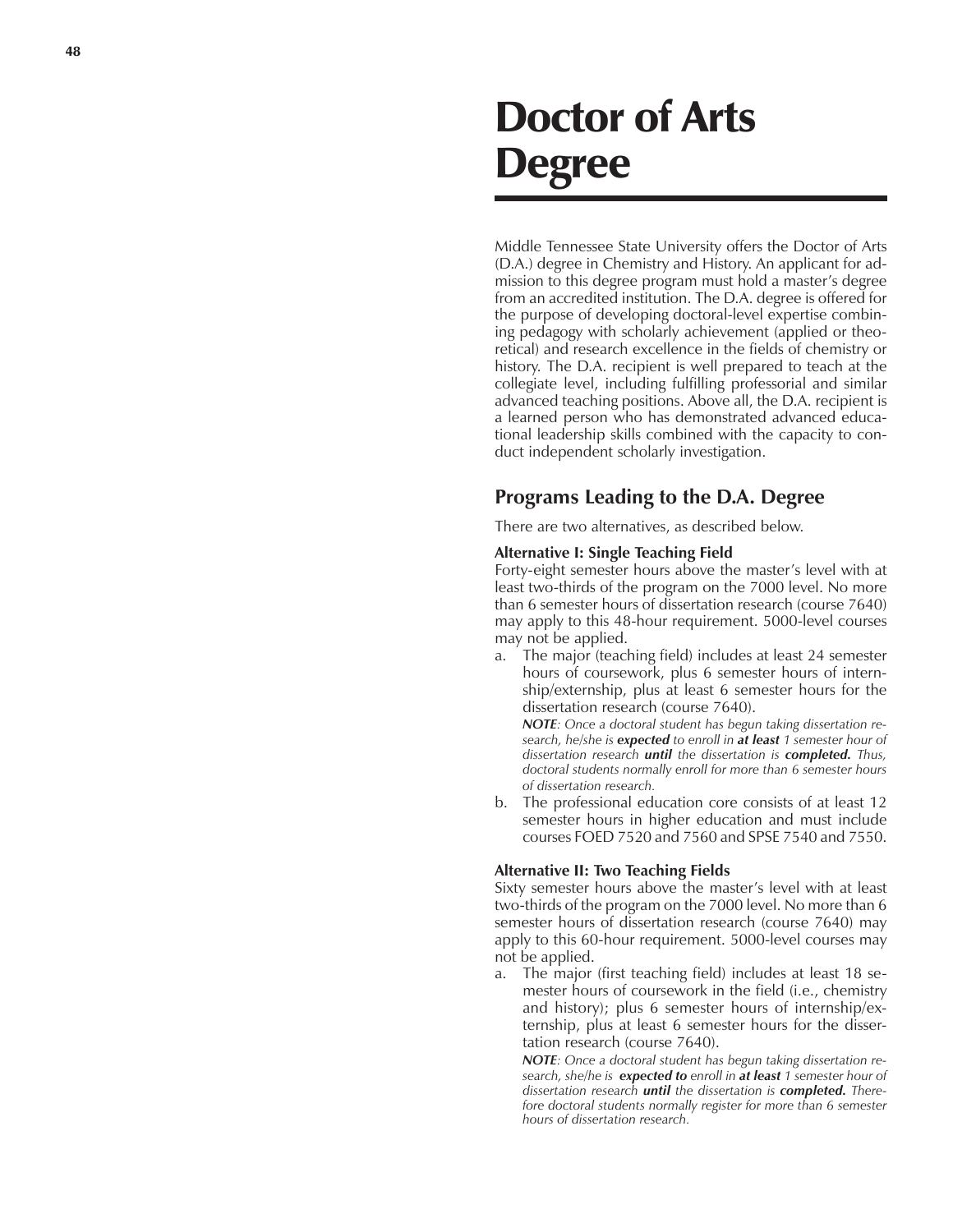b. The second teaching field consists of at least 18 semester hours of coursework in any discipline which has a master's program (except Administration and Supervision, Curriculum and Instruction, or Aerospace Education).

The fields of study from which the second teaching field may be selected are:

| may be selected are:                |                             |
|-------------------------------------|-----------------------------|
| Accounting/Information              | Foreign Languages           |
| Systems                             | Health, Physical Education, |
| Aerospace Administration            | Recreation                  |
| <b>Biology</b>                      | History                     |
| <b>Business Administration</b>      | Human Sciences              |
| <b>Business Education</b>           | Industrial Studies          |
| Chemistry                           | <b>Mass Communication</b>   |
| <b>Computer Information Systems</b> | Mathematics                 |
| Computer Science                    | Music                       |
| Criminal Justice                    | Psychology                  |
| Economics                           | Reading                     |
| English                             | School Counseling           |
| Exercise Science and                | Sociology                   |
| <b>Health Promotion</b>             | Special Education           |

c. The professional education core consists of at least 12 semester hours in higher education and must include courses FOED 7520 and 7560 and SPSE 7540 and 7550.

# **Advisory Committee**

Each D.A. student has a three-person advisory committee constituted by the dean of the College of Graduate Studies; two are from the major field and one from higher education. The committee is recommended by the student in consultation with the graduate advisor. If a curriculum comprising a major teaching field and a secondary teaching field is chosen, a fourth member representing the secondary field is appointed. If warranted, the committee membership may be reconstituted upon the approval of the dean of the College of Graduate Studies.

Beginning with acceptance into the doctoral program, the student should meet frequently with the advisory committee. The committee provides academic guidance to formulate a curricular plan best suited for the needs and interests of the student. The pre-candidacy stage permits optimal flexibility in the event of modified academic interests. Once the student has a well-formulated plan, he/she should petition for **advancement to candidacy.** Advancement to candidacy must occur by the completion of 36 semester hours of coursework. (See advancement to candidacy, below.)

# **Advancement to Candidacy**

After having successfully completed a significant component of the curriculum (not to exceed 36 semester hours and including at least one course in the major and one in higher education), the student must file a Candidacy Form with the dean of the College of Graduate Studies. This degree plan, approved by the student's advisory committee, is listed on the Candidacy Form. The Graduate Office will notify the applicant after the degree plan has been approved. A student may not take the qualifying examination unless he/she has been advanced to candidacy.

# **Qualifying Examinations**

The qualifying examinations are intended to assess whether a candidate is qualified to continue in a doctoral program. At the appropriate point in the doctoral program, following advancement to candidacy, the candidate must pass written and oral qualifying examinations. D.A. programs generally require that the qualifying examinations be taken during the last semester of prescribed coursework exclusive of dissertation research.

These examinations are given at least one month before the close of the fall and spring semesters and summer session.

A satisfactory or passing performance on both the written and oral examinations means that the candidate is qualified to continue the program as planned. A less than satisfactory outcome on any phase(s) of the qualifying examination may result in additional academic requirements and/or a reexamination. A reexamination may be given only once. A second failing performance results in a recommendation to the dean of the College of Graduate Studies for academic dismissal. The student may appeal the dismissal recommendation, for cause, to the dean of the College of Graduate Studies.

#### **Written Qualifying Examination**

- 1. For Alternative  $#1$ , the written examination encompasses the candidate's major teaching field and higher education. The purpose of the written examination is to evaluate the candidate's overall knowledge of the field, integrative skills, ability to organize material, and competency in written expression. The maximum time limit for the written examinations is 12 hours: 8 hours in the major field and 4 hours in the higher education component.
- 2. For Alternative #2, an additional maximum 4-hour examination in the second teaching field is required.
- 3. The examinations are administered by the major department and by higher education.
- 4. The graded examinations are filed in the department office for a period of five (5) years, and the student has the right of access to his/her graded examination.

#### **Oral Qualifying Examination**

The oral examination is given by the candidate's advisory committee and covers the candidate's field of specialization and general knowledge. The committee evaluates the candidate's breadth of knowledge of the field(s), integration and problem-solving skills, competency in oral expression, and potential for conducting independent scholarly investigation.

## **Dissertation Information**

#### **Prospectus**

1. The presentation of the dissertation prospectus is scheduled by the student in consultation with the dissertation committee as soon as practicable so as to enable the candidate to get a timely start on the research phase of the dissertation. **In no event shall the prospectus presentation precede advancement to candidacy.**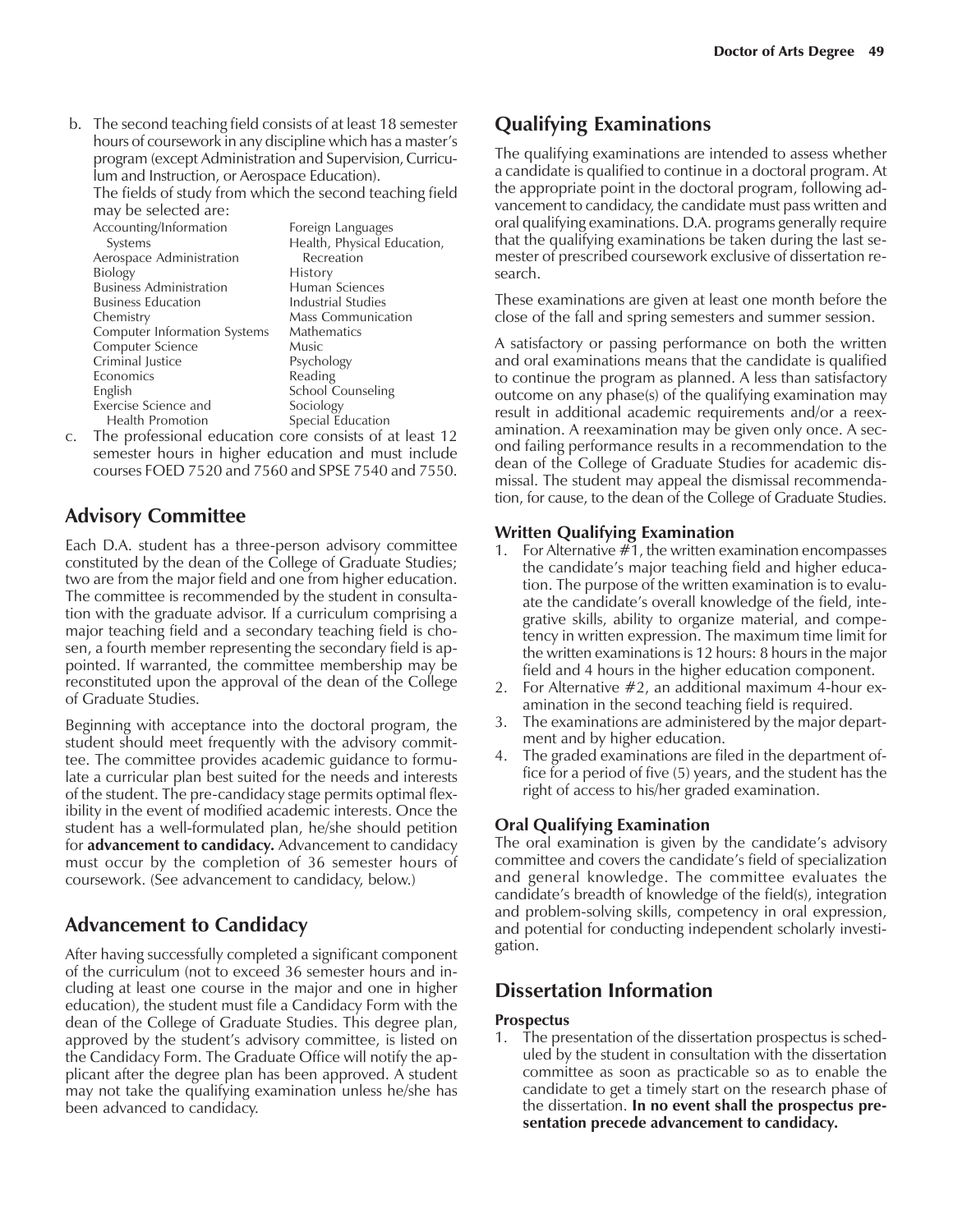- 2. The prospectus must be distributed to all members of the dissertation (advisory) committee at least one week prior to the scheduled presentation.
- 3. The presentation of the dissertation prospectus is open to faculty.
- 4. The dissertation committee may impose additional conditions, such as requiring extra statistical analyses, revision of protocols, or knowledge of a foreign language appropriate for the dissertation research.
- 5. If relevant, the committee provides the candidate with procedures for requesting consent and clearance by the MTSU Institutional Review Board.
- 6. Immediately upon completion, the committee orally informs the candidate of its decision on the prospectus. The committee then provides the candidate with a written synopsis of the decision, including any applicable additional requirements, so as to minimize potential misunderstandings.

# **Preparation of the Prospectus**

The prospectus need not conform to a set series of conditions since each research investigation is unique. The dissertation committee should be consulted when the candidate is preparing the prospectus. However, the following may prove useful as guidelines:

**Research Statement.** This is a brief statement about the purpose of the research and the rationale for the study. It may also include reference to projected social, literary, or scientific impact, etc., to be realized by the study. Also included might be a brief description of the major subdivisions or aspects of the proposed study stated in general terms.

**Hypothesis.** A hypothesis is a tentative assumption of an anticipated outcome from among projections of (all) possible outcomes of a research investigation. The hypothesis is based on presumably valid conclusions and backed by previous scholarly evidence, i.e., there is a rationale for the hypothesis. The scholar's goal is to prove or disprove the hypothesis.

**Research Protocol or Experimental Design.** This is the methodology devised by the researcher to examine whether or not the hypothesis is correct. The methodology or testing is performed so as to generate data (facts) which are used either to prove or disprove the hypothesis. A note of caution—when data are generated which disagree with an investigator's hypothesis, a tendency of many young scholars is to attempt to explain why the data are incorrect since they don't fit the hypothesis. It is very important to accept the validity of one's data and, if necessary, generate a new hypothesis which then may be further examined.

**Background and Significance of the Study.** The theoretical and empirical framework of prior scholarly work related to the research proposal and to which the proposal is indebted should be determined. A short statement of the value of the study and of the possible applications of the results is advisable. Citation of a limited number of authorities may support the significance of the proposed study.

**Definition of Terms.** Technical terms or words and phrases having special meanings should be defined.

**Basic Assumptions.** Certain defensible assumptions may be necessary to reach a scholarly conclusion. A justification should be provided explaining the basis for any assumption made.

**Data Collection (Materials and Methods).** A complete, precise description should be given for **all** instruments, materials, devices, or sources of information used in the collection of data or generation of information. There should be a detailed step-by-step description of the ways in which data are to be collected (i.e., methodology). This description should include detailed information of the data to be collected, the sources to be used, sampling procedures, if any, and any other information necessary to further clarify the procedure.

**Data Analysis.** It is necessary to describe precisely and specifically the way in which data are to be organized and analyzed. The steps and techniques used to analyze and interpret the data should be clearly described.

#### **The Dissertation**

Each dissertation is unique and reflects the academic accomplishments of the author in consultation with the dissertation committee. Although the candidate should confer frequently with the dissertation committee for mentoring and advice, the dissertation is the primary means by which the candidate demonstrates proficiency as an independent scholar. Following are some guidelines that may prove useful:

- 1. The dissertation (research project) should be strongly based upon the discipline, but it should also have relevance to pedagogy.
- 2. The research may be a restudy of problems with variations in new and different settings, a reevaluation of prior research, or the generation of new and original scholarly information.
- 3. The research should combine creativity with originality.
- 4. For additional information, the student may wish to consult the *Guide to the Preparation of Theses and Dissertations*, produced by the Tennessee Conference of Graduate Schools. It is available for perusal in the Office of Graduate Studies.

#### **Defense of Dissertation—Final Examination**

- 1. Upon completion of the dissertation, the dissertation committee will hold an oral examination (often called the dissertation defense) which deals with the dissertation. However, the committee may designate any other aspect of the candidate's program for examination.
- 2. Arrangements for this examination are made by the student in consultation with the major professor.
- 3. This oral examination may be open to the public.
- 4. The defense of dissertation is normally held during the same semester as the anticipated conferral of the degree.
- 5. The dean of the College of Graduate Studies must be notified by the major professor, in writing, of the outcome of the final examination/dissertation defense.

#### **Filing the Dissertation**

- 1. The completed dissertation should follow a general format as outlined by the College of Graduate Studies; however, there is considerable flexibility so that the author may use a format consistent with that of leading journals representative of the discipline.
- 2. Before submission to the dean of the College of Graduate Studies, the completed dissertation must be approved by the entire advisory committee and the department chair in the following order: major advisor, second member from the major field, professor of higher education, and chair of the major department. When a second